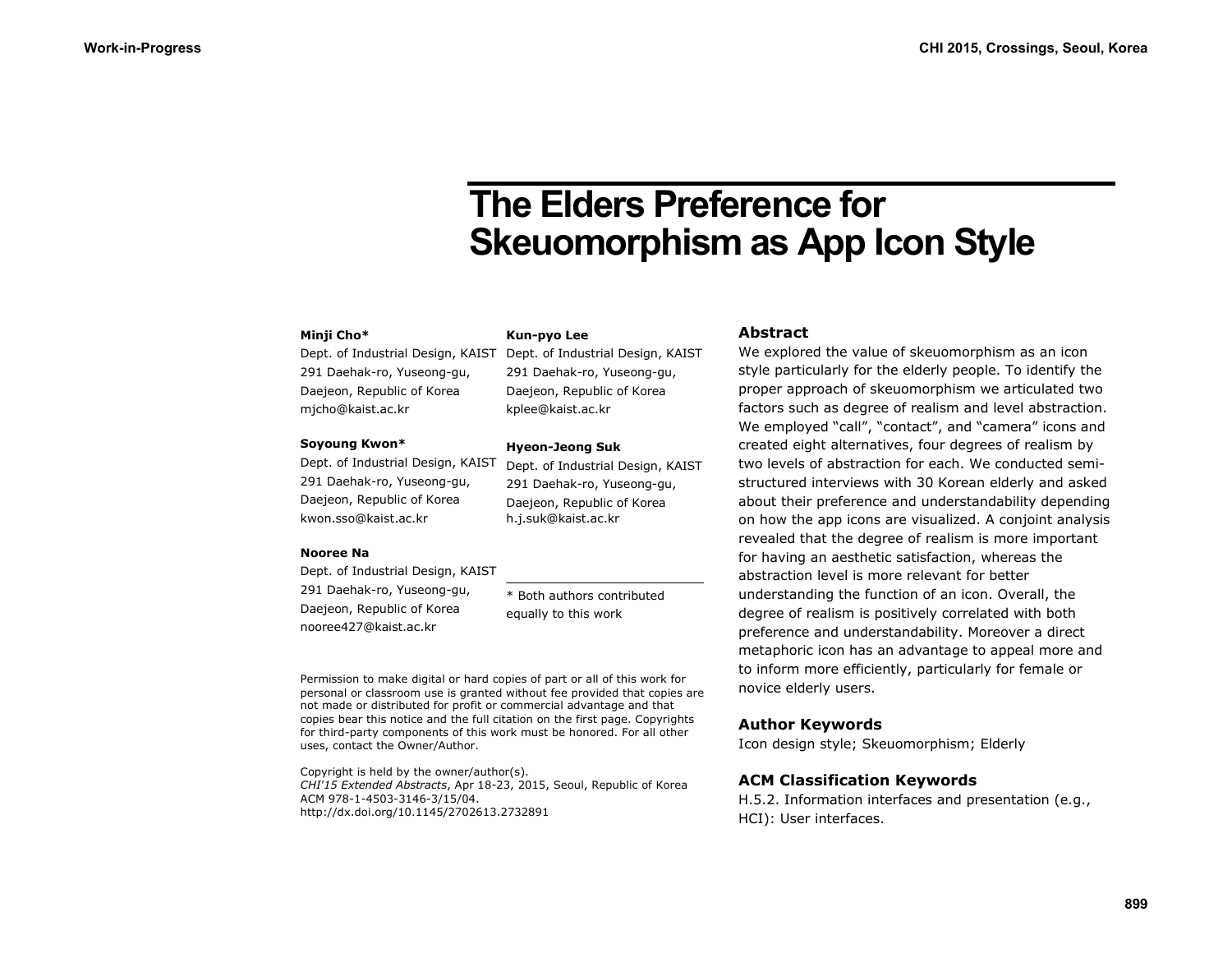

**Figure 1.** A notepad application icon of iOS 6 in skeuomorphic style (left) and that of iOS 7 in flat style icon which is more simplified (right).



**Figure 2.** Docomo Raku-Raku Smartphone released in 2014 (F-09E)

## **Introduction**

Population ageing is taking place in nearly all of the countries around the world, and a great effort has been made to improve the access to technologies and design which enhances aging in place [10, 12]. As an increasing number of the elderly has moved from simple cell phones to smartphones [13], the industry sees this as an opportunity to create a new market segment. The smartphone industry becomes more competitive than ever before, and therefore studies on the elderly users are highly demanding [4, 5].

In this study we investigated the elderly's preference for the graphic user interface (GUI) in context of smartphone application icons. The design of application icons influences greatly on the users' first impression when browsing. Often, the characteristics of icons of smartphone application represent the graphic identity of operating systems. For example, as Apple recently released iOS7, it set off a graphical style trend moving from skeuomorphic to a simpler flat style.

In general, along the advancement of GUI design, the improvement contributes to achieve higher usability and greater attention[3] and emotional satisfaction. With regard to enhancement of affective quality through graphical representation of icons, some recent studies examined the affective quality while the color attributes of icons are manipulated[8, 11]. As another competent graphic technique, Skeuomorphic icons offered the benefits of high learnability and metaphorical pleasure. Basically, the skeuomorphic style illustrated realistically with a textured treatment making elements appear as real objects [6]. How to manipulate the degree of realistic appeal strongly influenced the identity of GUI design. However, while

depicting an object in the world, skeuomorphic style easily can become superfluous. In line with this, there are still on-going debates, as smartphone users nowadays anticipate a new GUI style after having experienced diverse skeuomorphic icons, and now being confronted with Apple's simple and flat style [15]. On the other hand, we considered that the skeuomorphic style adequately links human and machine through its rich and illustrative approach. Particularly for the elderly who start using the smartphones in their later years, an intuitive graphical guide is essential. In this study we identified what appeals more to the elderly smartphone users, particularly focusing on comparing the effects of Skeuomorphism and minimalism.

#### *Skeuomorphism*

Skeuomorphism in UI design has received much attention and criticism about its usefulness and purpose in the design of smartphone applications. We found several definitions of Skeuomorphism which lacked clarity. For example, *Techopedia* defined 'skeuomorphism' as a design principle in which design cues are taken from the physical world. The design has traditionally aimed to recall the real world - such as the use of folders and file images for computer filing systems to make computers feel more familiar to users [9]. Whereas, *Bop Design* defined 'skeuomorphism' as how the design is illustrated realistically with a textured treatment making elements appear as real objects [6]. As shown in Figure 1, we can easily compare the difference between skeuomorphic and flat style.

#### *Icon Style Preference*

As the smart device market rapidly expands, there are many studies related to icon design. Arledge identifies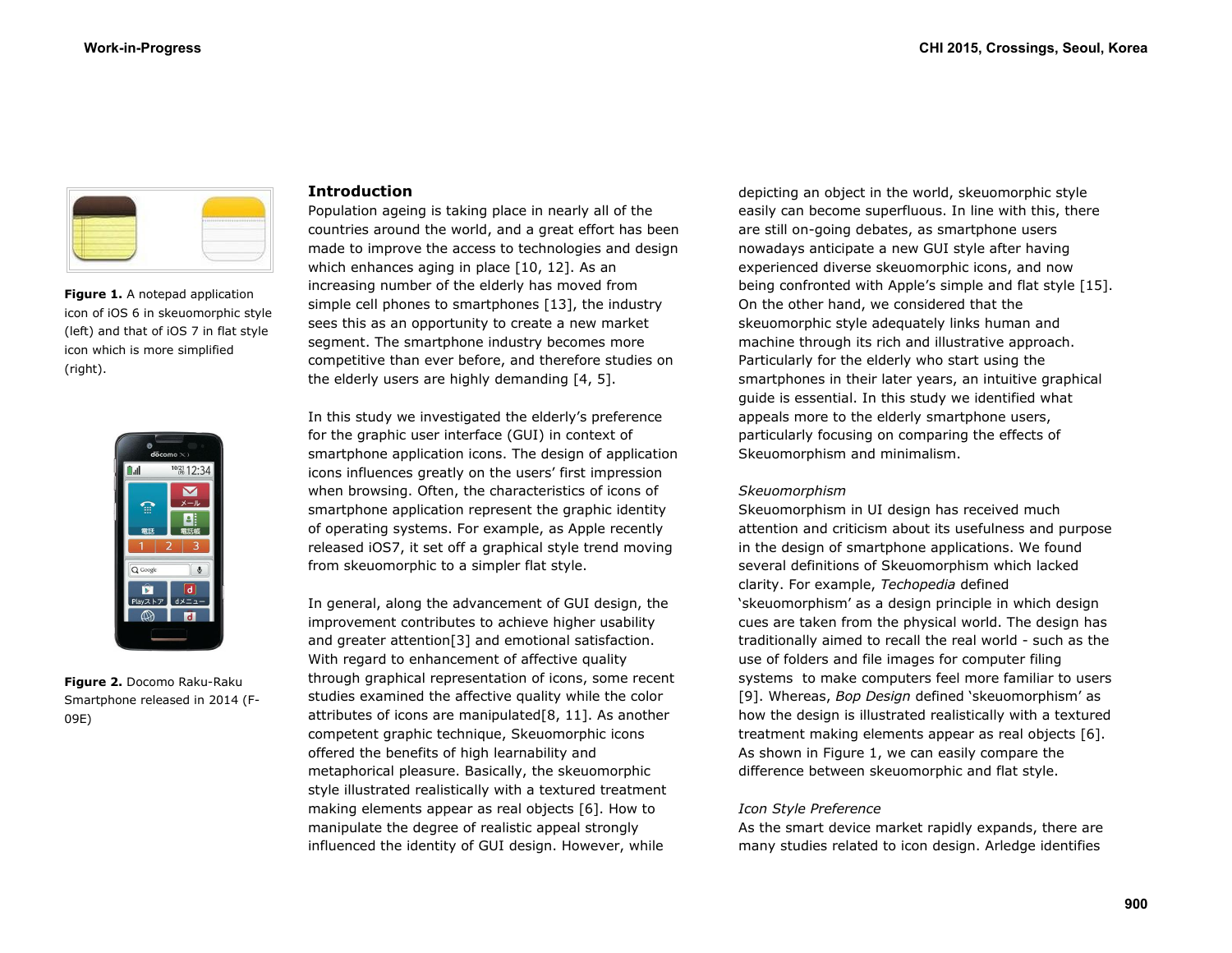how filled-in and outline icon style influences usability [1]. Also, Hou, clarifies the potential relationship between icon style and the users' emotion [7]. Yet, research regarding the seniors' preference and level of understanding for icon styles has not been clearly defined. As shown in Figure 2, Docomo introduced the Raku-Raku, which was a smartphone specifically targeting the elderly. Considering the elderly's poor legibility, the icons are displayed much larger than in other smartphones. By doing so, the layout design is much simpler admitting that the elderly are not capable of using smartphone services. However such support for deficiency should be addressed in a more positive way to properly achieve emotional satisfaction and cognitive performance.

# **Plan for Empirical Study**

To distinguish Skeuomorphism from minimalism, we took two independent factors into consideration. One was the degree of realism, and the other the level of abstraction. The degree of realism indicated how realistic an icon is. The level of abstraction meant for semantic connection to the metaphoric object.

#### *Composition of an icon set*

We collected four different smartphones that were deliberately designed for the elderly, such as, Docomo Raku-Raku smartphone series (F-06F, F-09E) (Figure. 2) and Softbank simple smartphones (204SH) and Doro PhoneEasy 740. Among those smartphones, we selected the three most frequently icons: "call", "contact", and "camera".

#### *Factor 1: degree of realism*

We drafted each of the call, contact, and camera icons in four different degrees of realism. Then we let five

designers rank the order of the four degrees. We modified the icon designs iteratively, until all agreed.

## *Factor 2: abstraction level*

The abstraction level was divided into the two aspects of (a) a metaphor that signifies the object which links to the function in the real world (b) a metaphor that does not signify the object in the real world.

With the three icon sets chosen, we designed both metaphoric icon and non-metaphoric icon in four different degrees of realism. The following Table 1 displays the eight types of "contact" icons according to the two abstraction levels and four degrees of realism.

|                                                                   | <b>Abstraction level</b>                                                                    |                                                                                                            |
|-------------------------------------------------------------------|---------------------------------------------------------------------------------------------|------------------------------------------------------------------------------------------------------------|
| Degree of<br>realism                                              | (a)metaphoric<br>: Drawn object that<br>performs the same<br>function in the real<br>world. | (b)non-metaphoric<br>: Drawn object that<br>does not match with<br>the same function in<br>the real world. |
| 1: Flat style icon<br>that only consists<br>ofbasic shape.        |                                                                                             |                                                                                                            |
| 2: Flat style icon<br>that is more<br>lillustrative.              |                                                                                             |                                                                                                            |
| 3: Realistic style<br>icon that consist of<br>color and contrast. |                                                                                             |                                                                                                            |
| 4: Realistic style<br>icon that is close to<br>photorealism.      |                                                                                             |                                                                                                            |

**Table 1.** Eight alternatives of a smartphone application icon, "contact" characterized in terms of two abstraction levels and four degrees of realism. The elderly were presented with a pair of contact icons and asked about preference and understandability.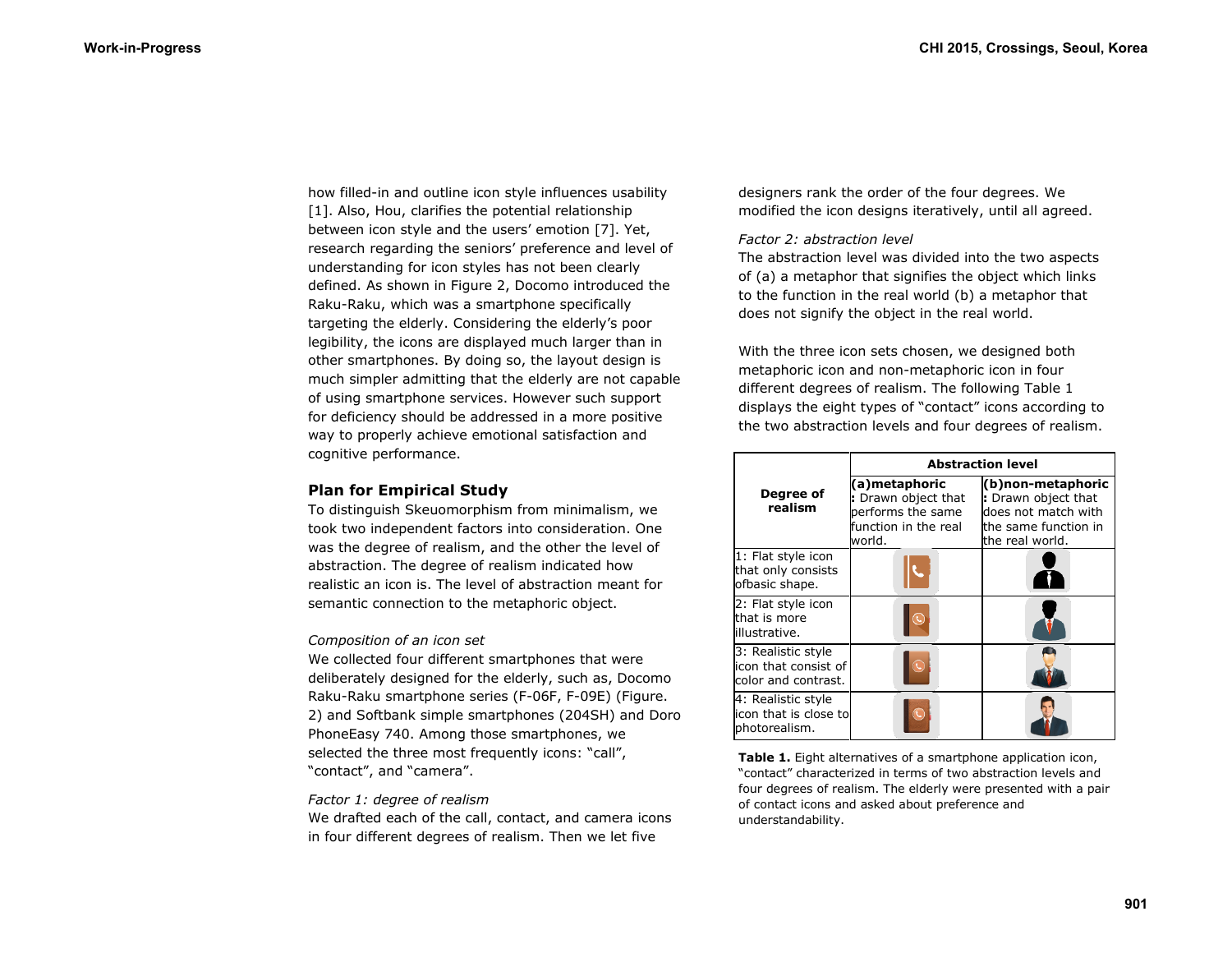

**Figure 3.** The actual survey card.

| <b>Characteristic</b> |              | <b>Subjects</b> |
|-----------------------|--------------|-----------------|
| Gender                | Male         | 10(33.3)        |
| no.(%)                | Female       | 20 (66.7)       |
| Smartph               | $< 6$ months | 18 (60.0)       |
| one                   |              |                 |
| usage<br>no.(%)       | $> 1$ year   | 12 (40.0)       |

**Table 2.** Demographics and baseline characteristics of the sample

## *Questionnaire*

Considering the nature of elderly responses to the stimuli, we planned a pairwise comparison to minimize cognitive workload. As illustrated in Figure 3, a pair of "call" icons were presented in a card. Firstly, we asked "which one looks better?" (preference)Then we asked, "which one do you think would perform the given feature?" (understandability) Consequently, we prepared 84 (=8C2× 3sets) cards as stimuli.

# **Empirical Study**

# *Subjects*

We visited two senior centers in South Korea where we could recruit a total of 38 participants ranging from 65 to 91 years. The average age was  $76.5$  (SD=  $8.19$ ). According to the WHO's definition of an elderly, we chose the age range over 65 years[10]. We inquired the participants' experience in using smartphone as well as the period of using a smartphone and what features they used or are still using.

#### *Procedure*

Two experimenters conducted a semi-structured interview with the elders to overcome the elders' vulnerability such as declining concentration or eyesight. They presented the 84 cards one by one in random order. However, the final valid samples turned out to be 30, as summarized in Table 2. It took 10 to 20 minutes per person on average for the whole questionnaire. In addition, the interviewer occasionally had to help by reading the questions out loud and having the participants point out their responses. Furthermore, during the interview, they tended to get exhausted after 10 minutes, but soon concentrated back, which speeded up.

# *Results*

Based on the elders' choice, we accumulated the frequency of selected icons. Considering the frequency data as the score, we computed the rank data between 1<sup>st</sup> and 8<sup>th</sup> place among 8 alternatives. Using SPSS 21, we performed a Conjoint Analysis to identify which factor has contributed more to the judgment of preference or understandability. Moreover, we tried to observe the utility change as the levels of each factor varied.

Figure 4 shows the results of both preference and understandability. The average relative importance indicates how largely each factor influenced the elderly to make a judgment on preference for or understandability of a smartphone application icon. For example, when they decided for the preference for an icon, the degree of realism (63.61%) had twice the impact compared to the abstraction level (36.39%),  $[(F(1,58)=30.94, p<0.05)]$ . In particular, a positive correlation existed between the degree of realism and preference. Regarding the level of abstraction, the metaphoric style was preferred  $[(F(1,58)=43.07,$ p<.05)].

Similarly, there was a positive correlation between degree of realism and understandability. Also the elderly considered the metaphoric style being better for understanding the meaning of an icon. The mean difference between two utility values was statistically significant as well  $[F(1,58) = 164.47, p < .05]$ ]. Differently from the preference, we observed that the elderly considered the level of abstraction much more important than degree of realism, when having to identify the meaning of an icon. The average relative importance of level of abstraction was 63.47% while that of degree of realism was 36.53%. However the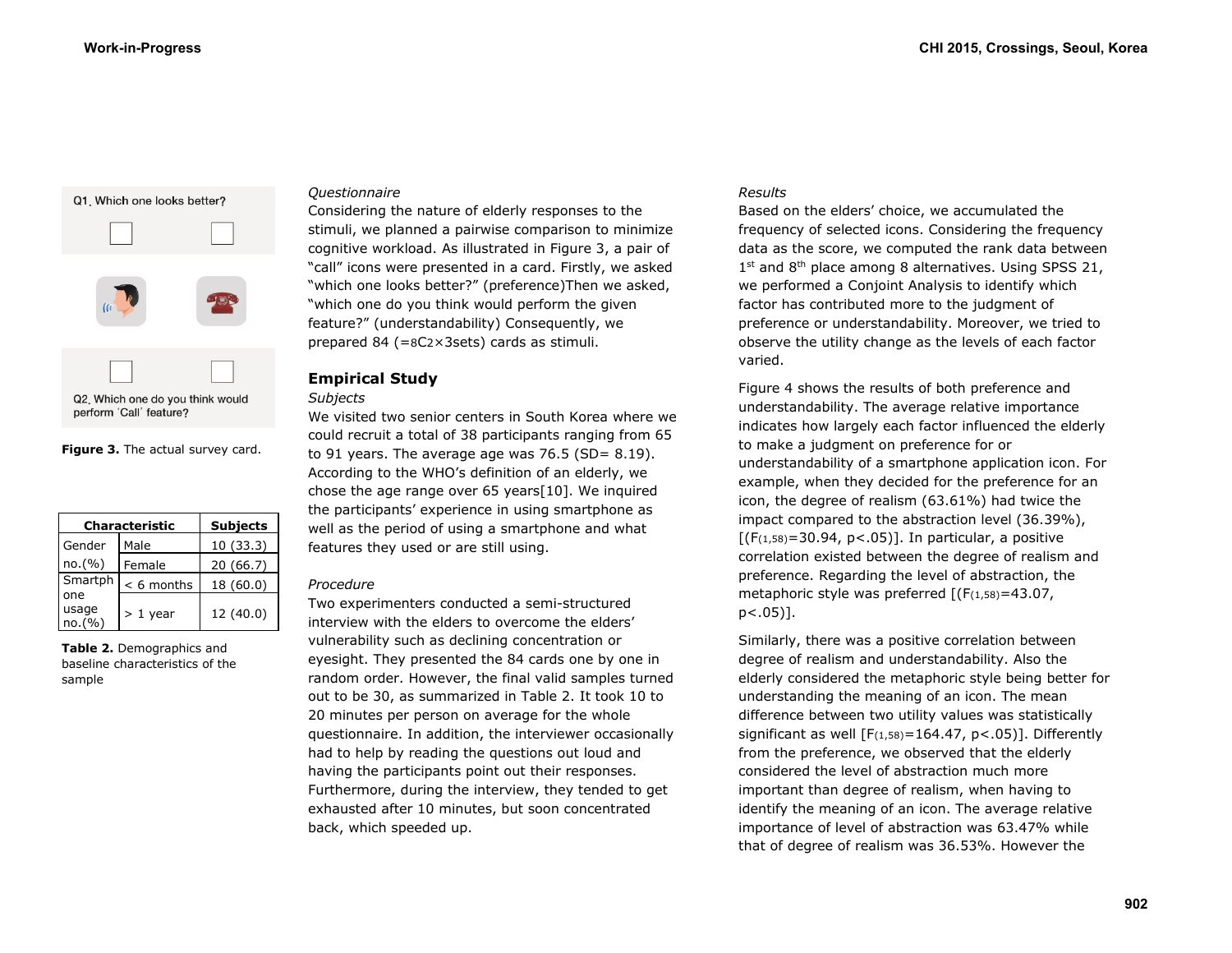

**Figure 5.** Value of relative importance for understandability by gender group.



**Figure 6.** Value of relative importance for understandability by smartphone and non- smartphone user group.

mean difference is not statistically different at the significant level of 0.05, and therefore, the relative importance between the two factors is an individual matter. For example, for some elders taking a metaphoric object is more relevant in order to understand the meaning of an icon. At the same time for the other, how realistically an icon is illustrated is more relevant.



**Figure. 4** (left) Utility values and average relative importance of preference. (right) Utility values and relative importance of understanding.

From the further analysis by subgroups, we found a noticeable effect of gender and previous smartphone usage on the understandability. For the female group, abstraction level was more important than degree of

realism  $(F(1,38)=15.48, p<.05)$ , while it was not for the male group  $(F(1,18)=5.81,p<.05)$ . This implies skeuomorphic style is an especially efficient method when explaining to female elders about the meaning of an icon. In addition, for the non-smartphone user group, the relative importance of abstraction level was higher than that of realism  $(F(1,34)=11.49, p<0.05)$ , whereas the previous smartphone user group had no significant difference between abstraction and realism  $(F(1,22)=.23, p=.64)$  (Figure. 6).

# **Discussion and Conclusion**

Preference-wise, the level of abstraction had the most significance, and skeuomorphic icons were more preferred to abstract icons. This supports previous studies. Hou identifies that users prefer miniaturized designs of real goods to abstract icon designs, while doubting the success of skeuomorphism due to the new generation of users' higher preference for abstract icons [7]. Also, it is shown that elderly prefer realistic and photographical representations to simple and flat icons. Though this is slightly different from Robbins' findings the age group of 46 and older had a slight preference for flat design, it was not clarified how many participants of the group were above 65 [14]. In terms of the understandability, there was no significant difference in the relative importance score. A higher degree of realism was had a tendency to help understanding. With the understandability, key factors were found for both gender and the smartphone usage period. We found that our results were different from Chanwimalueng's argument, in that heavy smartphone users show the best perception and satisfaction with concrete complex icon, while occasional users do the same with concrete simple icon [2].